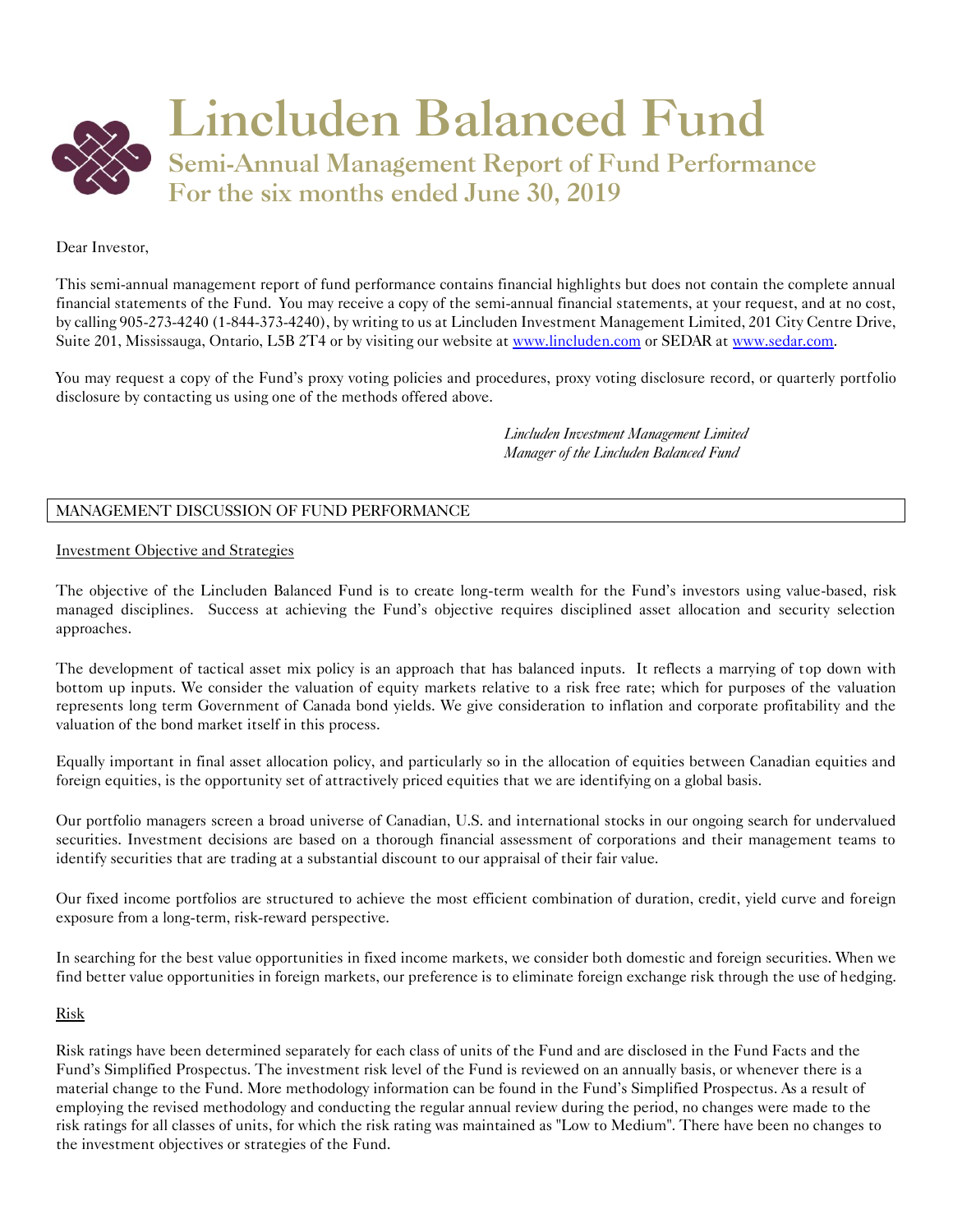#### Results of Operations

On-going trade concerns between the U.S. and China, combined with a change in sentiment by the U.S. Federal Reserve, contributed to lower bond yields throughout the first half of the year. Discussions between the U.S. and China continue to get pushed down the road with no resolution in place. The Fed has shifted fairly abruptly from its original path of embarking on a tighter monetary policy to now preparing markets for the possibility of an interest rate cut. While equity markets remain elevated, interest rate levels in the bond market are foreshadowing global economic concerns and uncertainty. The spread between corporate bonds and Government of Canada bonds tightened during the first half of the year on the back of strong valuations in equity markets as well as a healthy appetite on the part of investors for corporate bonds.

Meanwhile, equity markets rallied in the first half of the year with all sectors advancing. The uncertainty created by ongoing trade tensions and geopolitical fears caused worries as to the impact it would have on global economic growth. This caused central banks to retreat from monetary tightening policies at the beginning of the year to start telegraphing more accommodative policies.

For the 6 months of the year, the Fund posted a moderate positive return. The bond portfolio performance was positive for the year. The Canadian equities both posted strong positive returns, while the returns for the Global equities were more muted.

The Canadian equity portfolio posted a strong return. Holdings in the Financials sector including the banks and insurance companies added to the performance. Some of the Energy holdings including Cenovus and Computer Modelling Group had solid returns. A lack of exposure to Healthcare, Real Estate, and Utilities affected the relative performance as those sectors posted strong returns during the period. The Information Technology (CGI and Constellation Software) and the Materials (CCL Industries and Stella-Jones) holdings added to the performance with strong returns. Strong stock selection in various companies including BCE, Dollarama, and Canadian National Railway helped as their share prices appreciated.

The foreign equity portfolio had a moderate return in Canadian Dollar terms.

Holdings in the Financials sector including the banks and insurance companies added to the performance during the period. The information technology holdings including AMS, Apple, Cisco, Microsoft, Oracle and SAP had strong returns. The Energy holdings including Chevron, Devon Energy, Exxon Mobil, and Royal Dutch Shell appreciated. The lower exposure to Consumer Discretionary detracted from the performance as the sector advanced, although the position in Dollar General was a positive contributor. In the Consumer Staples sector, Nestle, Unilever, and Walmart were positive contributors, while Walgreens detracted from the performance. Strong stock selection in various companies including Akzo Nobel, Fresenius Medical Care, Honeywell, and Vinci helped as their share prices appreciated.

#### Recent Developments

The overall performance of the bond portfolio was positive for the year. Corporate bond exposure contributed to bond performance during 2019 due to the yield advantage as well as the tightening of corporate spreads.

Asset mix continues to be targeted at the long-term policy weight with 60% in equities and 40% in fixed income, which includes primarily bonds, and a small percentage in cash.

Several Canadian and Global stocks were sold as they reached their target price. In addition, several new positions were initiated taking advantage of pricing opportunities as they presented themselves.

In the Canadian equity portfolio the position in Gluskin Sheff was eliminated while a new position in Finning was initiated.

The position in Gluskin Sheff was eliminated as the acquisition bid it received from Onex last quarter drove the shares higher past our target price. The proceeds were redeployed into other holdings with more upside potential.

Finning is the largest Caterpillar dealer globally with operations in the resource rich areas of Western Canada, South America, as well as the UK and Ireland. As a Caterpillar authorized dealer, Finning sells, rents and services equipment to diverse end markets including mining, energy and construction. A challenging environment in Western Canada and South America have recently weighed on the stock price. However, the company has made operational improvements, which should provide a path to improved profitability. Together with improved demand, we expect Finning to provide a favourable earnings and cash flow profile. The company has a strong balance sheet and offers an attractive dividend yield over 3%.

In the Foreign equity portfolio the positions in Metlife, and Procter & Gamble were eliminated while new positions in Centene and Keuhne & Nagel were initiated.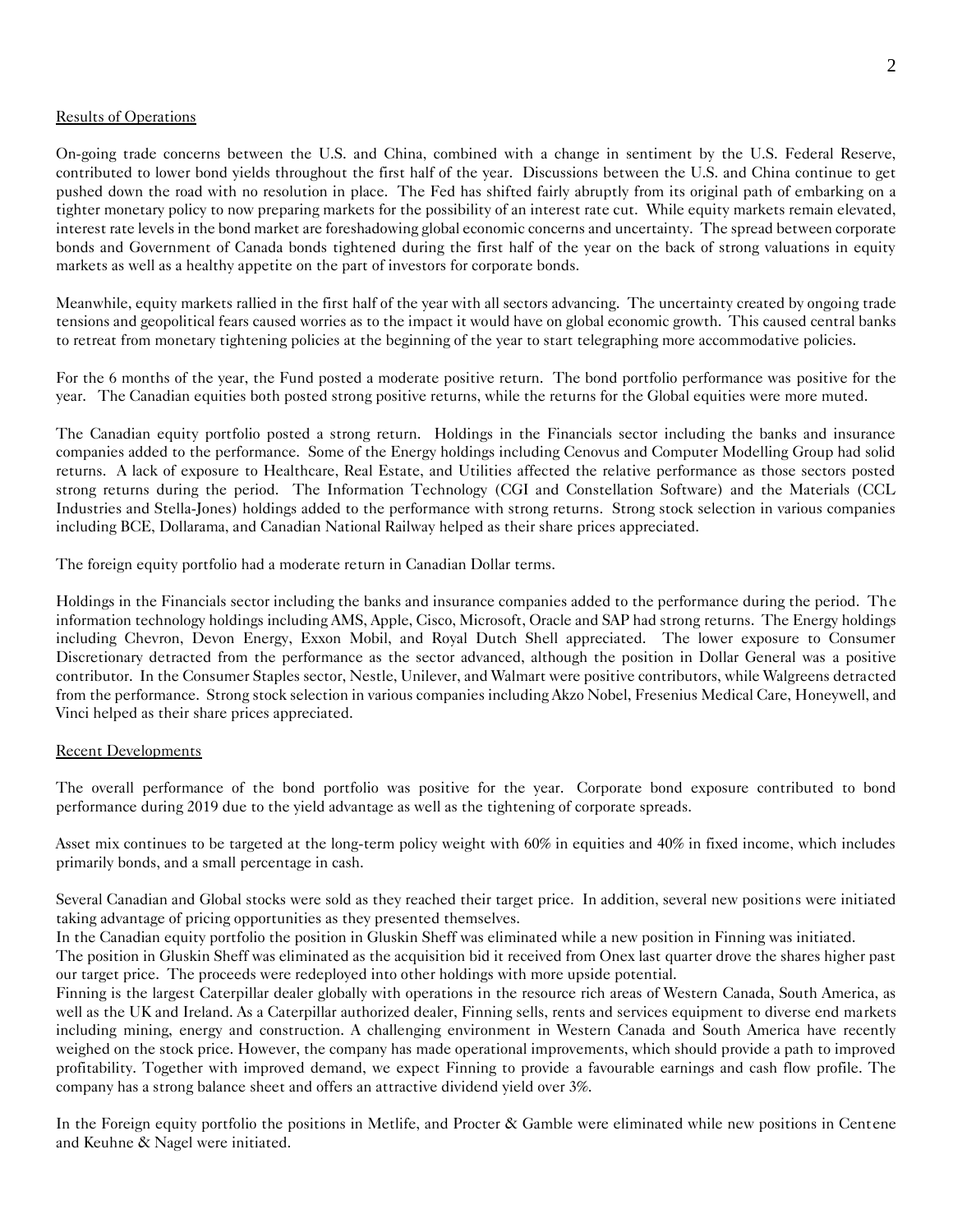Metlife was sold during the quarter as the stock rose to its one year high following a solid earnings release that exceeded expectations. The shares reached our target price and we no longer viewed the risk/reward as favourable. Procter & Gamble was sold during the quarter after the stock appreciated on strong quarterly earnings results and the shares reached our target price.

A new position was established in Centene after the stock sold off aggressively and reflected an attractive entry point. Centene is the largest Medicaid managed care operator in the US and has leading positions in each of the 14 States in which it operates. There remains a secular shift towards managed Medicaid from government and Centene is well-positioned to capitalize on it. The pending acquisition of Wellcare provides complementary growth channels and is financially accretive. Valuation is very attractive. Keuhne & Nagel is one of the world's largest freight forwarding companies and has earned leading positions across its business lines. While it is influenced by global economic activity, it has shown the ability to outperform in recessions given its asset-light business. The company has continued to invest in automating its processes in order to cut down on fulfillment times. It is very profitable with a clean balance sheet. The current dividend yield is very attractive and has grown markedly over the years. The valuation is attractive in comparison to its long-term averages.

It should be noted that DowDuPont eventually split into three companies including Dow, DuPont, and Corteva and all three positions were held given their attractive valuation. Dow is a focused commodity producer that should benefit from its transformation and focus on generating higher returns on investments with a lower cost base. The company has adopted a shareholder friendly capital allocation strategy that consists of an attractive and growing dividend including a share buyback program. DuPont is a specialty products business that is mainly exposed to industrial markets with a smaller exposure to consumer products. The company has leading positions across its portfolio that has enabled it to consistently outgrow their end-markets and GDP stemming from its ability to add value to its customers by reducing costs and improving quality. Management has exhibited prudent capital allocation discipline, with an explicit dividend policy and any excess cash to be used for share buybacks. Corteva is the combination of Dow AgroSciences, DuPont Pioneer, and DuPont Crop Protection and is the only pure-play Agriculture company across seeds, traits, biotechnology and precision agriculture as competitors have been acquired in recent years. The company's earnings are tied to the steady agriculture cycle and not driven by GDP. Corteva has significant synergies from the combination of DowDupont that will improve operating margins for several years.

# Related Party Transactions

Lincluden Investment Management Limited ("Lincluden") is the Trustee, Portfolio Advisor and Manager of the Fund, receiving a fee for the services the firm provides as Portfolio Advisor. Lincluden pays commissions to investment dealers who transact in buy and sell activity in the Fund's investments at a rate that is reflective of the general service provided to Lincluden by the dealer. The quality of service is generally measured related to the execution capabilities of the dealer but may also reflect the quality of investment research made available by the dealer. Lincluden provides, or arranges for the provision of, all general management and administrative services required by the Fund in its day to day operations.

## FINANCIAL HIGHLIGHTS

The following tables show selected key financial information about the Lincluden Balanced Fund and are intended to help you understand the Fund's financial performance for the six-month period ended June 30, 2019 and for the past 5 financial years ended December 31. This information is derived from the Fund's unaudited interim financial statement and the audited annual financial statements.

| Net Assets per Unit-Series A                     |                        |            |            |            |            |            |
|--------------------------------------------------|------------------------|------------|------------|------------|------------|------------|
|                                                  | Interim<br>(June 2019) | 2018       | 2017       | 2016       | 2015       | 2014       |
| Net Assets, beginning of period <sup>1, 2,</sup> | \$14.04                | \$16.04    | \$15.71    | \$14.67    | \$14.47    | \$14.04    |
| Increase (decrease) from                         |                        |            |            |            |            |            |
| operations:                                      |                        |            |            |            |            |            |
| Total revenue                                    | \$0.32\$               | \$0.50     | \$0.46     | \$0.44     | \$0.43     | \$0.46     |
| Total expenses                                   | $(\$0.17)$             | $(\$0.39)$ | $(\$0.35)$ | $(\$0.33)$ | $(\$0.34)$ | $(\$0.31)$ |
| Realized gains (losses) for the                  | \$0.29                 | \$0.92     | \$0.32     | \$0.21     | \$0.56     | $(\$0.05)$ |
| period                                           |                        |            |            |            |            |            |
| Unrealized gains (losses) for the                | \$0.62                 | $(\$1.72)$ | $(\$0.01)$ | \$0.77     | $(\$0.26)$ | \$0.63     |
| period                                           |                        |            |            |            |            |            |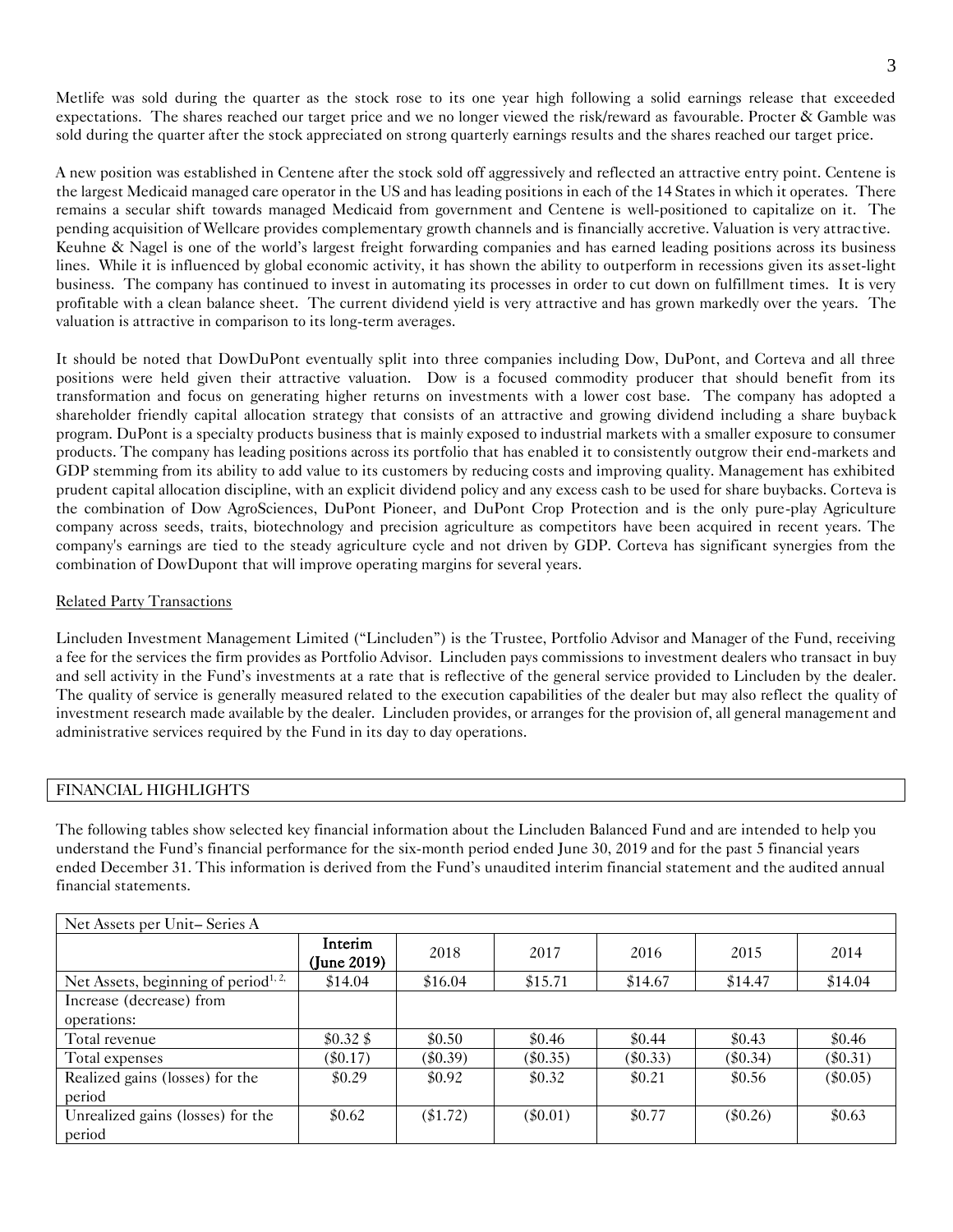| Total increase (decrease) from<br>operations <sup>1</sup> | \$1.06     | $(\$0.69)$ | \$0.42     | \$1.09     | \$0.39     | \$0.73     |
|-----------------------------------------------------------|------------|------------|------------|------------|------------|------------|
| Distributions:                                            |            |            |            |            |            |            |
| From income (excluding)<br>dividends)                     | \$0.15     | \$0.08     | \$0.14     | \$0.07     | \$0.10     | \$0.10     |
| From dividends                                            | NIL.       | \$0.05     | NIL        | \$0.04     | \$0.04     | \$0.04     |
| From capital gains                                        | <b>NIL</b> |            | <b>NIL</b> | <b>NIL</b> | \$0.06     | \$0.13     |
| Return of capital                                         | <b>NIL</b> | <b>NIL</b> | <b>NIL</b> | <b>NIL</b> | <b>NIL</b> | <b>NIL</b> |
| Total annual distributions <sup>3,4</sup>                 | \$0.15     | \$1.25     | \$0.14     | \$0.11     | \$0.20     | \$0.27     |
| Net Assets, end of period <sup>1, 2, 5</sup>              | \$14.92    | \$14.04    | \$16.04    | \$15.71    | \$14.67    | \$14.47    |

| Net Assets per Unit-Series F (Series F units established December 8, 2017) |                        |            |            |      |      |      |  |
|----------------------------------------------------------------------------|------------------------|------------|------------|------|------|------|--|
|                                                                            | Interim<br>(June 2019) | 2018       | 2017       | 2016 | 2015 | 2014 |  |
| Net Assets, beginning of period <sup>1, 2,</sup>                           | \$14.68                | \$16.81    | \$-        |      |      |      |  |
| Increase (decrease) from<br>operations:                                    |                        |            |            |      |      |      |  |
| Total revenue                                                              | \$0.33                 | \$0.53     | \$0.02     |      |      |      |  |
| Total expenses                                                             | $(\$0.05)$             | $(\$0.12)$ | \$-        |      |      |      |  |
| Realized gains (losses) for the<br>period                                  | \$0.31                 | \$0.97     | \$0.07     |      |      |      |  |
| Unrealized gains (losses) for the<br>period                                | \$0.65                 | (\$1.88)   | $(\$0.17)$ |      |      |      |  |
| Total increase (decrease) from<br>operations <sup>1</sup>                  | \$1.24                 | $(\$0.50)$ | $(\$0.08)$ |      |      |      |  |
| Distributions:                                                             |                        |            |            |      |      |      |  |
| From income (excluding                                                     | \$0.30                 | \$0.26     | \$0.10     |      |      |      |  |
| dividends)                                                                 |                        |            |            |      |      |      |  |
| From dividends                                                             | <b>NIL</b>             | \$0.16     | <b>NIL</b> |      |      |      |  |
| From capital gains                                                         | <b>NIL</b>             | \$1.20     | \$0.11     |      |      |      |  |
| Return of capital                                                          | <b>NIL</b>             | <b>NIL</b> | <b>NIL</b> |      |      |      |  |
| Total annual distributions <sup>3, 4</sup>                                 | \$0.30                 | \$1.6      | \$0.21     |      |      |      |  |
| Net Assets, end of period <sup>1, 2, 5</sup>                               | \$15.60                | \$14.68    | \$16.81    |      |      |      |  |

| Net Assets per Unit – Series O                            |                        |            |            |            |            |            |  |
|-----------------------------------------------------------|------------------------|------------|------------|------------|------------|------------|--|
|                                                           | Interim<br>(June 2019) | 2018       | 2017       | 2016       | 2015       | 2014       |  |
| Net Assets, beginning of year <sup>1, 2</sup>             | \$15.09                | \$16.93    | \$16.56    | \$15.44    | \$15.20    | \$14.73    |  |
| Increase (decrease) from<br>operations:                   |                        |            |            |            |            |            |  |
| Total revenue                                             | \$0.34                 | \$0.53     | \$0.49     | \$0.47     | \$0.46     | \$0.48     |  |
| Total expenses                                            | $(\$0.03)$             | $(\$0.07)$ | $(\$0.04)$ | $(\$0.04)$ | $(\$0.04)$ | $(\$0.04)$ |  |
| Realized gains (losses) for the<br>period                 | \$0.32                 | \$0.97     | \$0.30     | \$0.23     | \$0.59     | \$0.04     |  |
| Unrealized gains (losses) for the<br>period               | \$0.63                 | $(\$1.82)$ | \$0.16     | \$1.03     | $(\$0.26)$ | \$0.53     |  |
| Total increase (decrease) from<br>operations <sup>1</sup> | \$1.26                 | $(\$0.39)$ | \$0.91     | \$1.69     | \$0.74     | \$1.01     |  |
| Distributions:                                            |                        |            |            |            |            |            |  |
| From income (excluding)<br>dividends)                     | \$0.33                 | \$0.29     | \$0.40     | \$0.27     | \$0.28     | \$0.31     |  |
| From dividends                                            | <b>NIL</b>             | \$0.18     | <b>NIL</b> | \$0.13     | \$0.14     | \$0.14     |  |
| From capital gains                                        | NIL                    | \$0.91     | <b>NIL</b> | <b>NIL</b> | \$0.08     | \$0.12     |  |
| Return of capital                                         | NIL                    | <b>NIL</b> | <b>NIL</b> | <b>NIL</b> | <b>NIL</b> | <b>NIL</b> |  |
| Total annual distributions <sup>3, 4</sup>                | \$0.33                 | \$1.38     | \$0.40     | \$0.40     | \$0.50     | \$0.57     |  |
| Net Assets, end of period <sup>1, 2, 5</sup>              | \$16.03                | \$15.09    | \$16.93    | \$16.56    | \$15.44    | \$15.20    |  |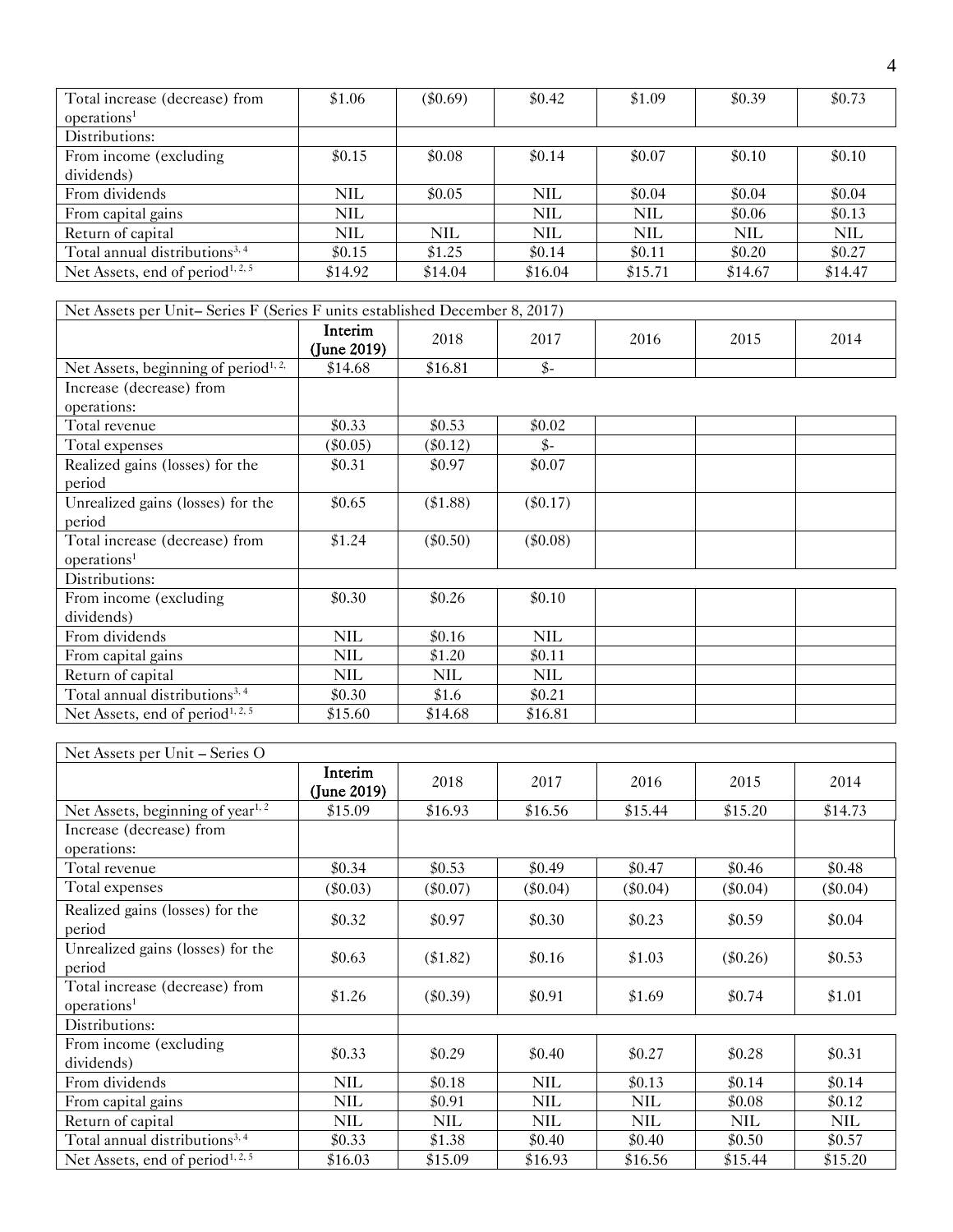<sup>1</sup>Net asset value and distributions are based on the actual number of units outstanding at the relevant time. The increase/decrease from operations is based on the weighted number of units outstanding over the financial period.

2 Information is in accordance with IFRS.

<sup>3</sup> Distributions were paid in cash/reinvested in additional units of the Fund, or both.

<sup>4</sup>The Fund's prospectus provides that, "Each calendar year, the Fund distributes net income and net realized capital gains to Unitholders of the Fund to the extent necessary to ensure the Fund does not pay ordinary income tax. Distributions of capital gains are normally made in December of each year. At a minimum, the Fund will effect a distribution on the last business day of the year. Distributions from the Fund will be automatically reinvested in Units of the Fund." Currently net income is distributed on a quarterly basis and net capital gains during the month of December.

<sup>5</sup>The financial highlights are not intended to act as a continuity of the opening and closing net assets per unit.

| Ratios and Supplemental Data - Series A                 |                        |          |          |            |            |            |
|---------------------------------------------------------|------------------------|----------|----------|------------|------------|------------|
|                                                         | Interim<br>(June 2019) | 2018     | 2017     | 2016       | 2015       | 2014       |
| Total net asset value $(\$)$ (000s)                     | \$830.00               | \$830.00 | \$996.00 | \$1,196.00 | \$1,264.00 | \$1,223.00 |
| Number of units outstanding                             | 55,596                 | 59,101   | 62,076   | 76,113     | 86,144     | 84,554     |
| Management expense ratio $(\%)^1$                       | 2.08%                  | 2.08%    | 2.03%    | 2.03%      | 2.10%      | 2.10%      |
| Management expense ratio before<br>absorptions $(\%)^1$ | 2.28%                  | 2.08%    | 2.03%    | $2.31\%$   | 2.50%      | 2.50%      |
| Portfolio turnover rate $(\%)^2$                        | 16.13%                 | 44.17%   | 27.08%   | 31.56%     | 33.99%     | 57.09%     |
| Trading expense ratio $(\%)^3$                          | 0.03%                  | 0.04%    | 0.04%    | 0.05%      | 0.03%      | 0.05%      |
| Net asset value per unit                                | \$14.92                | \$14.04  | \$16.04  | \$15.71    | \$14.67    | \$14.47    |

| Ratios and Supplemental Data – Series F (Series F units established Dec 8, 2017) |                        |             |             |      |      |      |
|----------------------------------------------------------------------------------|------------------------|-------------|-------------|------|------|------|
|                                                                                  | Interim<br>(June 2019) | 2018        | 2017        | 2015 | 2014 | 2013 |
| Total net asset value $(\$)$ (000s)                                              | \$50,773.00            | \$51,199.00 | \$57,877.00 |      |      |      |
| Number of units outstanding                                                      | 3,255,569              | 3,487,069   | 3,442,518   |      |      |      |
| Management expense ratio $(\%)^1$                                                | $0.38\%$               | $0.39\%$    | $0.01\%$    |      |      |      |
| Management expense ratio before<br>absorptions $(\%)^1$                          | $0.58\%$               | $0.39\%$    | $0.01\%$    |      |      |      |
| Portfolio turnover rate $(\%)^2$                                                 | 16.13%                 | 44.17%      | 27.08%      |      |      |      |
| Trading expense ratio $(\%)^3$                                                   | 0.03%                  | 0.04%       | 0.04%       |      |      |      |
| Net asset value per unit                                                         | \$15.60                | \$14.68     | \$16.81     |      |      |      |

| Ratios and Supplemental Data – Series O                 |                        |             |             |             |             |             |
|---------------------------------------------------------|------------------------|-------------|-------------|-------------|-------------|-------------|
|                                                         | Interim<br>(June 2019) | 2018        | 2017        | 2016        | 2015        | 2014        |
| Total net asset value $(\$)$ (000s)                     | \$26,177.00            | \$24,099.00 | \$34,315.00 | \$93,483.00 | \$45,617.00 | \$41,232.00 |
| Number of units outstanding                             | 1,633,058              | 1,596,683   | 2,026,372   | 5,644,495   | 2,954,688   | 2,713,148   |
| Management expense ratio $(\%)^1$                       | $0.10\%$               | $0.10\%$    | $0.06\%$    | 0.06%       | 0.12%       | 0.13%       |
| Management expense ratio before<br>absorptions $(\%)^1$ | $0.30\%$               | 0.10%       | 0.06%       | $0.32\%$    | 0.51%       | $0.52\%$    |
| Portfolio turnover rate $(\%)^2$                        | 16.13%                 | 44.14%      | 27.08%      | 31.56%      | 33.99%      | 57.09%      |
| Trading expense ratio $(\%)^3$                          | 0.03%                  | 0.04%       | 0.04%       | 0.05%       | 0.03%       | 0.05%       |
| Net asset value per unit                                | \$16.03                | \$15.09     | \$16.93     | \$16.56     | \$15.44     | \$15.20     |

<sup>1</sup>Management expense ratio is based on total expenses for the stated period and is expressed as an annualized percentage of daily average net assets during the period. It assumes the maximum management fee allowed for in the Fund's Simplified Prospectus.

<sup>2</sup> The Fund's portfolio turnover rate indicates how actively the Fund's portfolio advisor manages its portfolio investments. A portfolio turnover rate of 100% is equivalent to the Fund buying and selling all of the securities in its portfolio once in the course of the year. The higher a fund's portfolio turnover rate in a year, the greater the trading costs payable by the fund in the year, and the greater the chance of an investor receiving taxable gains in the year. There is not necessarily a relationship between a high turnover rate and the performance of a fund.

<sup>3</sup> The trading expense ratio represents total commissions and other portfolio transaction costs expressed as an annualized percentage of daily average net assets during the period.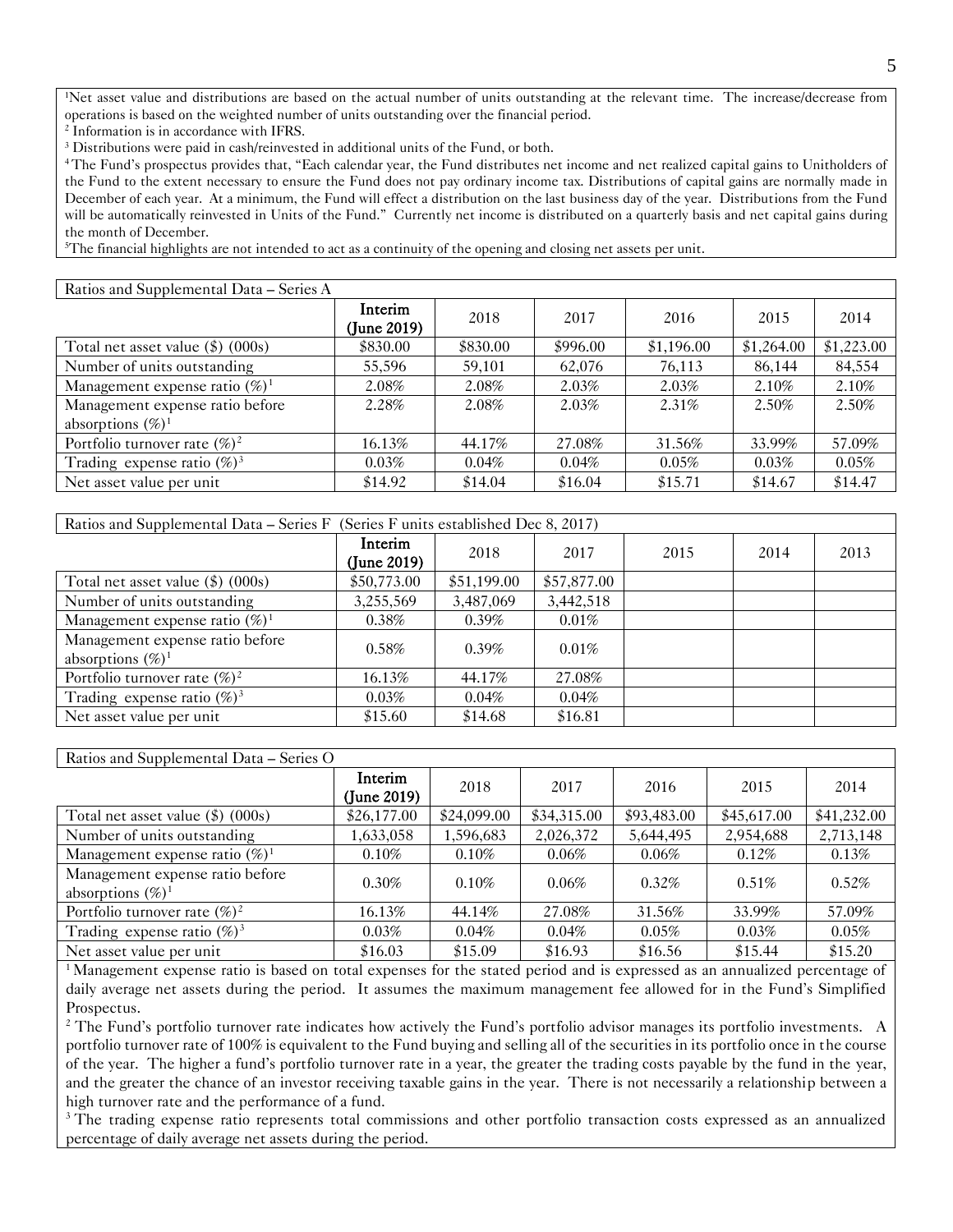## Management Fees & Dealer Compensation

#### Series A

Lincluden is entitled to an annual management fee from the series A units of the Fund of 1.75%. A lower fee of 1.25% may apply to larger account balances in the form of a management fee rebate. The management fee for the series A units of the Fund is based on the average daily net asset value of the series A units of the Fund and is payable monthly, in arrears.

To assist with distribution, administration and other client services, Lincluden pays dealers a trailer fee out of the management fees received. The trailer fee is a percentage of the total NAV per unit of all Class A and Class O units held by each dealer's clients. For the six months ended June 30, 2019, approximately 13.71% of the management fees paid to us were used to fund commissions to dealers.

## Series F

Lincluden is entitled to an annual management fee from the series F units of the Fund of 0.25%. The management fee for the series F units of the Fund is based on the average daily net asset value of the series F units of the Fund and is payable monthly, in arrears.

Series F units are available only to investors who participate in a qualifying fee-based program with pre-qualified representatives. Minimum investments may apply. Lincluden does not pay trailer fees on Series F.

#### Series O

The Fund pays no management fees to Lincluden. For management services provided by Lincluden, in its role of portfolio advisor to the Fund, the Fund's Series O investors will pay a management fee directly to Lincluden.

The maximum annual management fee before GST/HST (expressed as a percentage of assets under management by Lincluden) payable to Lincluden is 1.75%. A lower fee may apply to larger account balances.

The management fee payable is calculated and accrued on the last valuation date of each month, based on the value of the investor's units on that date, and is payable on the last valuation date in each month. Payment of the investment management fee is generally effected by redemption of units held by the investor in the Fund in the amount of the applicable management fee.

## PAST PERFORMANCE

The performance information shown below assumes that all distributions made by the Fund were reinvested in additional units of the Fund. It does not take into account sales, redemption, distribution or other optional charges that, if applicable, would have reduced returns or performance. The returns are presented net of the maximum management fee that may be charged to an investor.

The return on mutual funds is not guaranteed. How the Fund performed in the past does not necessarily indicate how it will perform in the future.

#### Year-by-Year Returns

The following bar chart shows the Fund's annual performance for each of the periods shown, and illustrates how the Fund's performance has changed from year to year. The chart shows, in percentage terms, how much an investment in the Fund held on the last day of the prior period would have grown or decreased by the last day of each period.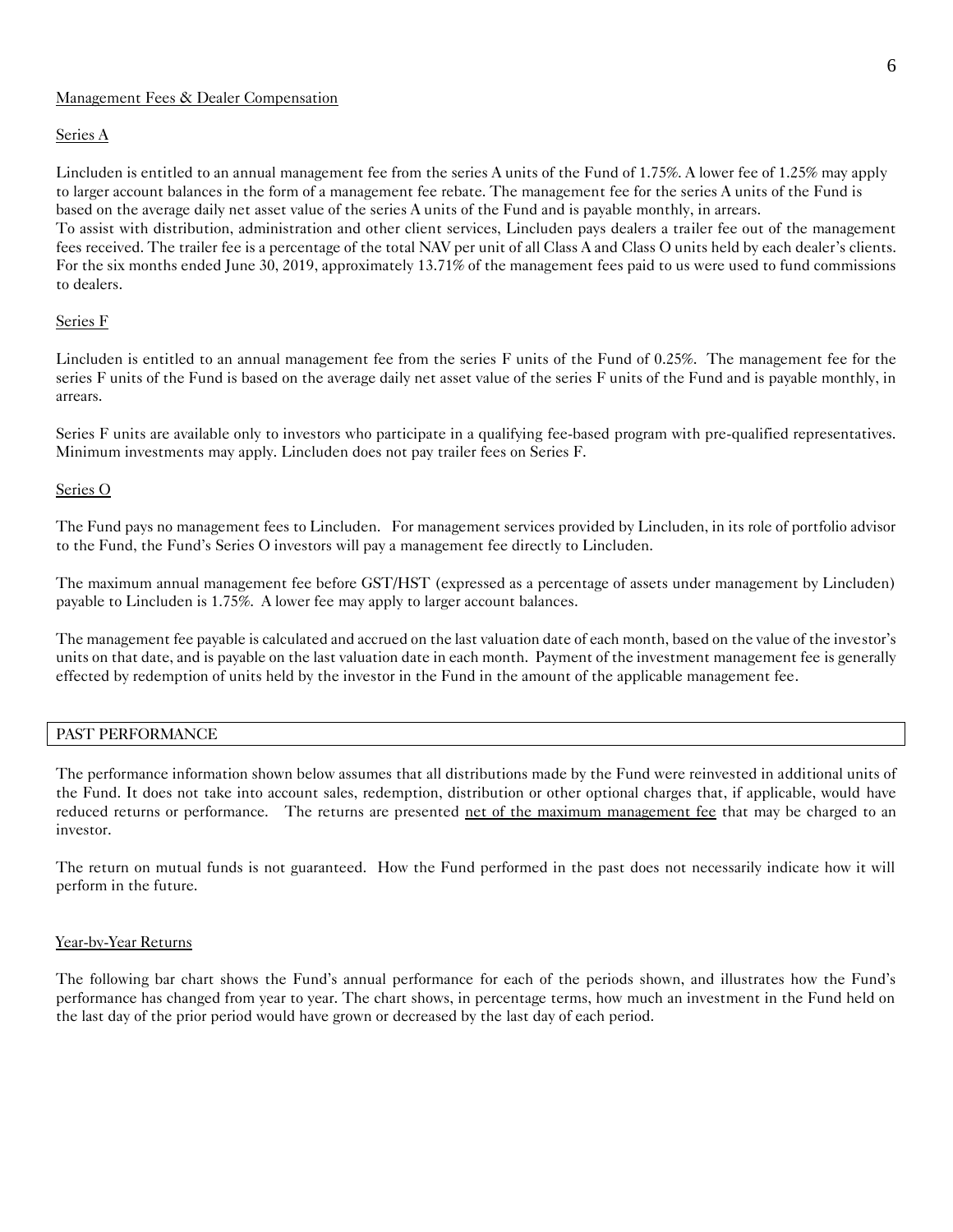

# SUMMARY OF INVESTMENT PORTFOLIO as at June 30, 2019

| Sector Mix           | % of Fund's Net Asset Value |        |
|----------------------|-----------------------------|--------|
| <b>Fixed Income</b>  | 38.30%                      |        |
| Canadian             | 38.30%                      |        |
| Federal              |                             | 4.30%  |
| Provincial           |                             | 15.00% |
| Municipal            |                             | 0.10%  |
| Corporate            |                             | 18.90% |
| Equities             | 59.50%                      |        |
| Canadian             | 29.70%                      |        |
| Capital Goods        |                             | 0.80%  |
| Consumer             |                             | 2.00%  |
| Energy               |                             | 5.70%  |
| Financials           |                             | 10.80% |
| Industrials          |                             | 2.30%  |
| Info Tech            |                             | 3.70%  |
| Materials            |                             | 2.20%  |
| Telecom. Services    |                             | 0.70%  |
| Transportation       |                             | 1.50%  |
| <b>United States</b> | 15.60%                      |        |
| Consumer             |                             | 2.70%  |
| Energy               |                             | 2.00%  |
| Financials           |                             | 3.80%  |
| <b>Health Care</b>   |                             | 1.90%  |
| Industrials          |                             | 0.60%  |
| Info Tech            |                             | 3.10%  |
| <b>Materials</b>     |                             | 0.90%  |
| Telecom. Services    |                             | 0.60%  |
| International        | 14.20%                      |        |